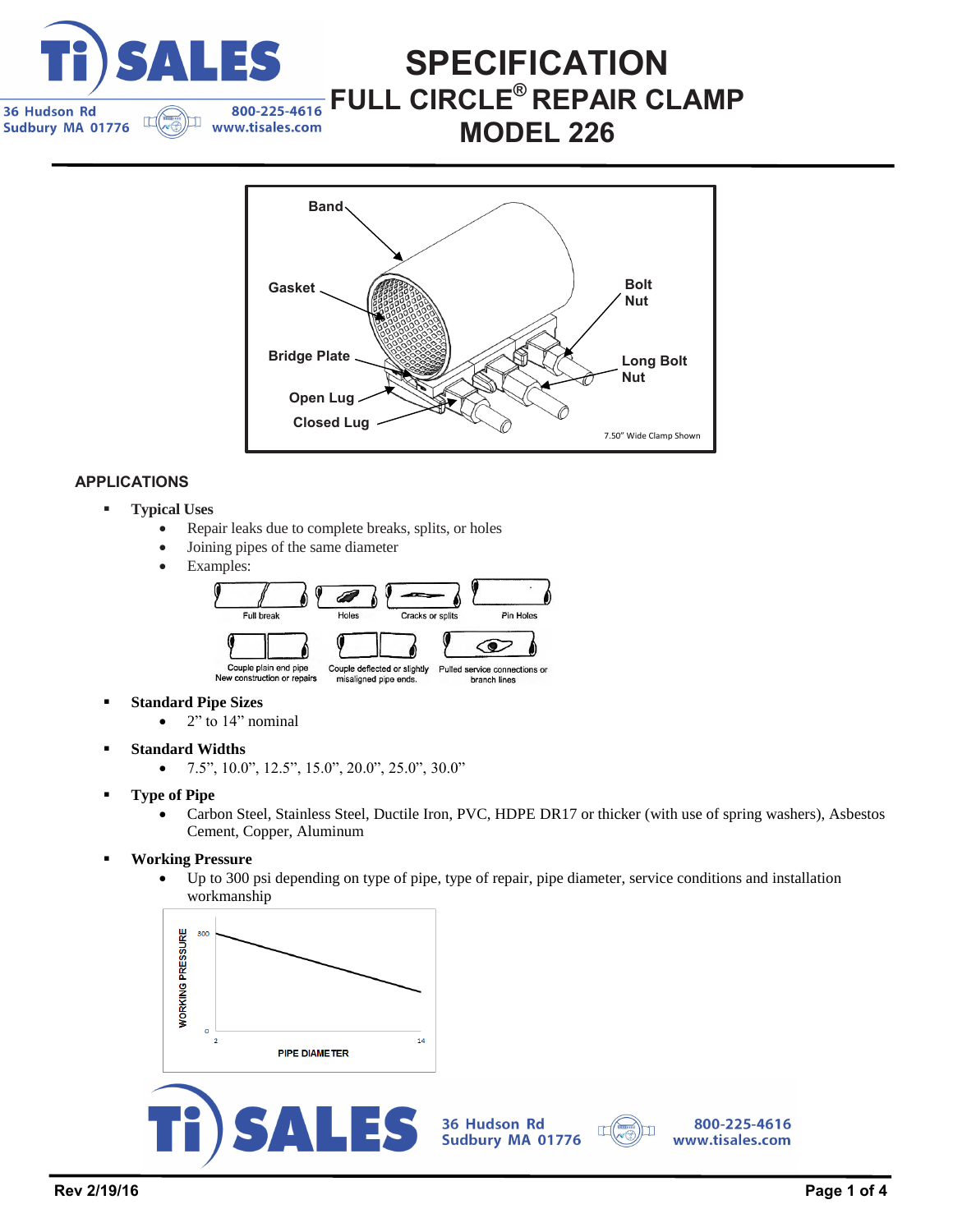# **SPECIFICATION FULL CIRCLE® REPAIR CLAMP MODEL 226**

#### **MATERIALS**

- **Band**
	- Type 304 Stainless Steel per ASTM A240
	- Band Thickness: 24 gauge thick for clamps 4.50" diameter and smaller 20 gauge thick for clamps 4.80" diameter and larger
	- Hemmed ends for lug removal in tight applications
- **Lugs**
	- Cast using Ductile Iron 80-55-06 per ASTM A536
	- Flexi-Coat® fusion bonded epoxy finish
	- Slot cast in lug to capture band hem
	- Designed for drop in replaceable bolts
	- One open loop lug and one closed loop lug. The bolts do not have to be removed to install clamp, preventing lost hardware
	- Long interlocking fingers allow for up to 0.40 inches of range in clamp
	- Interchangeable lugs allow combining smaller diameter clamps to create larger diameter clamps
	- Mutually supporting sliding fingers assures proper bolt alignment and permits maximum clamping without bending bolts
- **Gasket**
	- Nitrile (Buna-N) per ASTM D2000
	- Gasket Thickness: 0.192" thickness for clamps 4.50" diameter and smaller
		- 0.218" thickness for clamps 4.80" diameter and larger
	- Certified to NSF/ANSI 61-G & 372
	- Compounded to resist water, oil, natural gas, acids, alkalies, most (aliphatic) hydrocarbon fluids, and many other chemicals
	- Temperature range: -20ºF to +180ºF
	- Full 360° gridded face gasket provides maximum pipe support, reinforcement, and sealing pressure
	- Tapered ends allow for full circumferential sealing
- **Bridge Plate**
	- Type 304 Stainless Steel quarter-hard per ASTM A240
	- Molded and recessed into gasket
	- Preformed for uniform distribution of gasket pressure over the entire pipe circumference
- **Bolts**
	- HSLA Carbon Steel per AWWA C111/A21.11
	- 5/8"-11UNC x 6.00" long, Track Head Oval Neck
	- Fe/Zn coated per ASTM F1941-10
	- Rolled threads for improved physical characteristics, greater thread accuracy, and smooth surface finish
	- Drop in replaceable bolts
- **Long Bolts**
	- HSLA Carbon Steel per AWWA C111/A21.11
	- 5/8"-11UNC x 6.88" long, Track Head Oval Neck
	- Fe/Zn coated per ASTM F1941-10
	- Rolled threads for improved physical characteristics, greater thread accuracy, and smooth surface finish
	- Used on clamps 4.50" diameter and smaller to facilitate the initial clamp installation
	- Drop in replaceable bolts
- **Nuts**
	- HSLA Carbon Steel per AWWA C111/A21.11
	- 5/8"-11UNC, Heavy Hex Semi-Finished
	- Fe/Zn coated per ASTM F1941-10



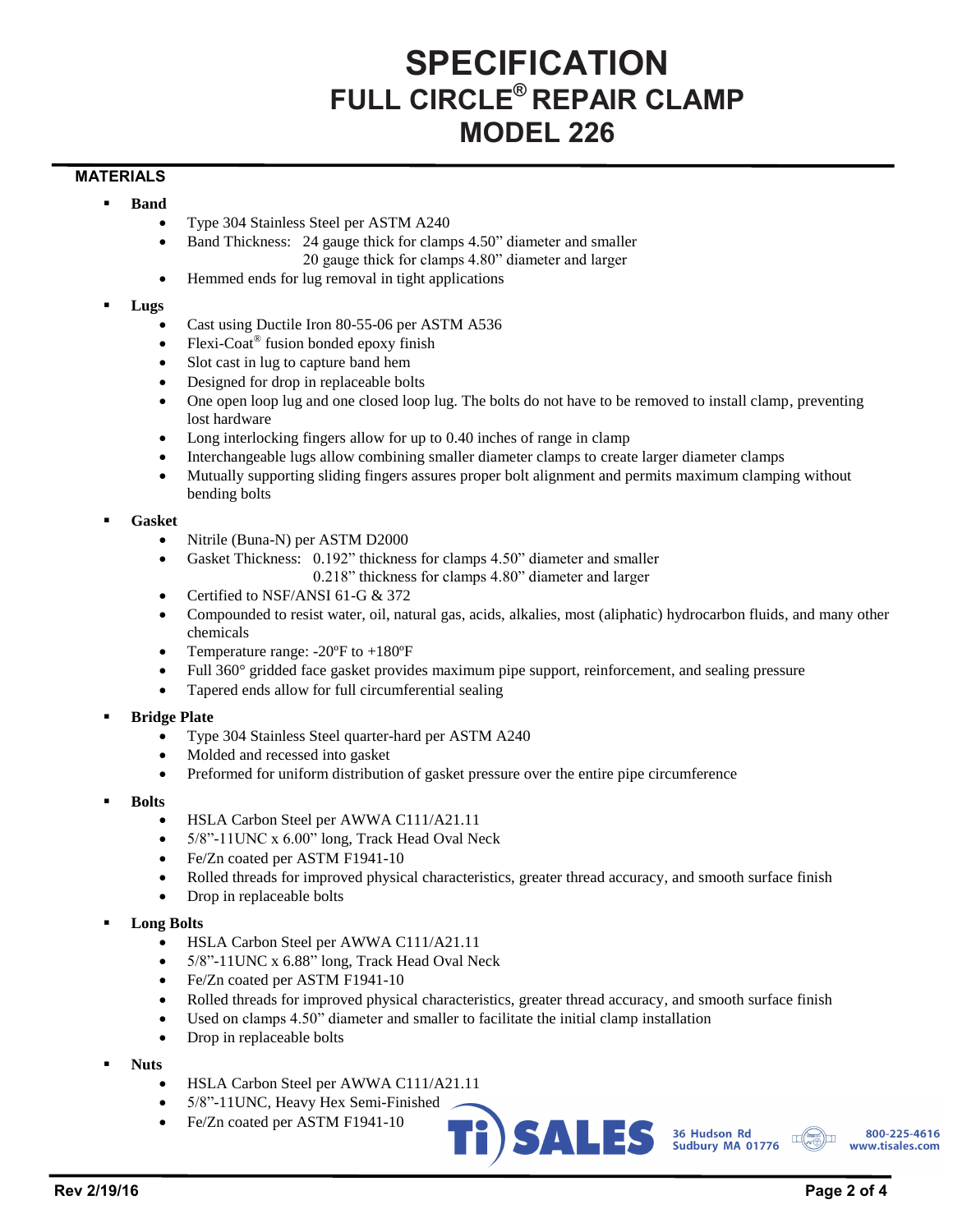# **SPECIFICATION FULL CIRCLE® REPAIR CLAMP MODEL 226**

### **Long Nuts**

- HSLA Carbon Steel per AWWA C111/A21.11
- 5/8"-11UNC x 1.00" long, Heavy Hex Semi-Finished
- Fe/Zn coated per ASTM F1941-10
- Used to provide hand tightening during initial clamp installation

### **LISTINGS**

- Certified to NSF/ANSI 61-G & 372
- **Meets applicable AWWA C230 standards**

### **OPTIONS**

- **Type 316 Stainless Steel band**
- Type 304 Stainless Steel hardware with fluoropolymer coated nuts to prevent galling
- Type 316 Stainless Steel hardware with fluoropolymer coated nuts to prevent galling
- Alternative gasket material (e.g. Viton, EPDM, etc.)
- Spring washers for use of clamp on HDPE pipe
- Offset gaskets to allow for repairing longer cracks using multiple clamps
- Conductivity feature

### **NOTES**

- This product **does not** restrain the pipe from pulling out of the fitting
- Spring washers **are required** when this product is used on DR17 or thicker HDPE pipe (Not recommended for use on HDPE pipe DR 17 or thinner)
- Pipe stiffeners **are required** when this product is used to join HDPE and thin wall PVC pipe
- Full Circle<sup>®</sup> is a registered trademark of Smith-Blair Inc.
- These product specifications were correct at the time of publication and are subject to change without notice
- See the Smith-Blair® web site for part numbers and ordering information
- See the Smith-Blair® web site for warranty information
- See the Smith-Blair® web site for corrosion warnings